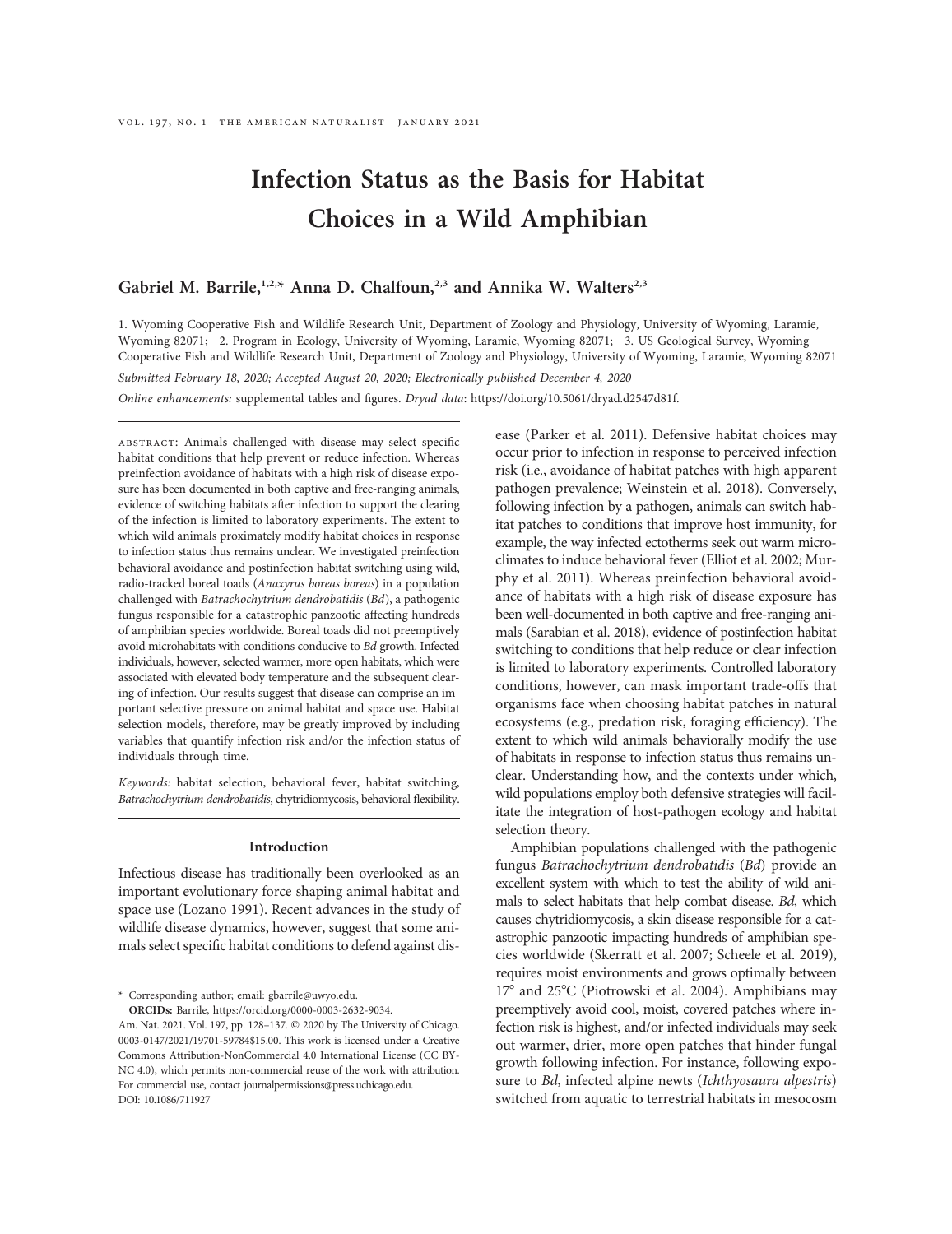experiments, which may help fight infection by desiccating the fungus (Daversa et al. 2018). Furthermore, warmer amphibian body temperatures have been associated with lower infection rates in both field and laboratory settings (Murphy et al. 2011; Rowley and Alford 2013), and individuals held above 25°C for extended periods of time have cleared the infection (McMahon et al. 2014). Postinfection thermoregulatory behaviors that elevate body temperature, such as basking in open habitat patches, may therefore serve as important defense mechanisms against Bd (Richards-Zawacki 2010). To achieve a mechanistic understanding of correlations between host body temperature and Bd infection, however, postinfection habitat switching between disparate microclimates must be distinguished from preinfection behavioral avoidance of conditions favorable for Bd (Sauer et al. 2018). Teasing apart these alternatives necessitates concomitant measurements of habitat choices, body temperature, and infection status, which, to our knowledge, has not yet been done in any study of a wild population.

Our objective was to determine whether wild animals use habitat choices to defend against disease. We evaluated two hypotheses: behavioral avoidance (all individuals reduce the probability of infection by avoiding certain habitats) and habitat switching (infected individuals change infection status by seeking out certain habitats). We expected that were amphibians to use behavioral avoidance, individuals would avoid cool, wet, sheltered habitat patches that are favorable for Bd growth. We reasoned that if amphibians use habitat switching to defend against Bd, then (i) infected individuals would shift habitats to warmer, drier, more open patches; (ii) such environments would be associated with elevated host body temperature; and (iii) warmer body temperature and drier conditions would increase the probability of clearing infection.

We tested our hypotheses by assessing the habitat selection, thermal profiles, and disease status of wild boreal toads (Anaxyrus boreas boreas, a subspecies of the western toad) in western Wyoming. Boreal toads use a variety of habitats (Bartelt et al. 2004; Bull 2006; Long and Prepas 2012) and are tolerant of a wide range of environmental conditions (Guscio et al. 2007; Browne and Paszkowski 2014), including temperature (Lillywhite et al. 1973; Carey 1978). Thus, boreal toads have at least the physiological capacity to switch between cool, moist, sheltered habitats and warm, dry, open habitats. Furthermore, although the expectation that toads will avoid cool, wet, covered habitat patches seems unrealistic, in scenarios wherein the selective pressure from Bd is extreme (i.e., high pathogen virulence and/or high host susceptibility), pathogen avoidance may represent the only survival strategy. Indeed, severe population crashes have been attributed to Bd (Muths et al. 2003; Scherer et al. 2005; Pilliod et al. 2010), suggesting high

susceptibility to chytridiomycosis in at least some boreal toad populations. Last, several investigations have linked the thermal ecology of boreal toads to Bd infection rates. For instance, boreal toads found in warmer, recently burned areas (Hossack et al. 2009) were significantly less likely to be infected than toads in cooler, unburned areas (Hossack et al. 2013). Taken together, boreal toads exposed to Bd emerge as an appealing biological model to evaluate both behavioral avoidance and habitat switching. Herein, we develop a novel approach to investigating the relationship between infection status and host habitat choice by temporally matching longitudinal disease histories with concomitant host habitat and thermal data to make inferences on the adaptive capacity of wild animals to select habitat conditions that help combat infectious disease.

# Methods

## Study Area

We studied boreal toads at six streams along the eastern flank of the northern Wyoming Range (~200 km<sup>2</sup>) within the Bridger-Teton National Forest (BTNF; 42°59'N, 110° 24'W). The area has a continental subarctic climate and receives a mean of 1,900 mm of precipitation annually, most of which (∼1,600 mm) falls as snow between October and May. The average elevation is 2,500 m, and mean daily temperatures range from  $-13^{\circ}$ C in January to  $15^{\circ}$ C in July (summarized 1982–2016 climate data from the Blind Bull Summit SNOTEL station, located within 10 miles of all study sites). The landscape is a matrix of mixed-conifer and aspen (Populus tremuloides) forests, sagebrush (Artemisia tridentata) and subalpine meadows, and riparian areas with willow complexes (Salix spp.). Study streams were selected based on previous surveys that identified active breeding sites of boreal toads. Focal streams were spatially isolated by mountain ridges, thereby composing distinct replicates, yet all were similar in terms of their environmental characteristics. Specifically, temperature and moisture variables were similar among study sites (table S1; tables S1–S4 are available online), both of which could influence Bd growth on host amphibians and Bd persistence in the environment (Raffel et al. 2010; Becker et al. 2012).

#### Animal Capture and Transmitter Attachment

We captured adult boreal toads by hand ( $n = 42$ ; 17 females and 25 males) after individuals emerged from hibernacula in May and June of 2016. Adult toads were identified by size (snout-urostyle length: >55 mm), and males were distinguished from females based on the presence of dark nuptial pads on their thumbs. We affixed 1.8-g BD-2 radio transmitters (Holohil Systems, Carp, Ontario) around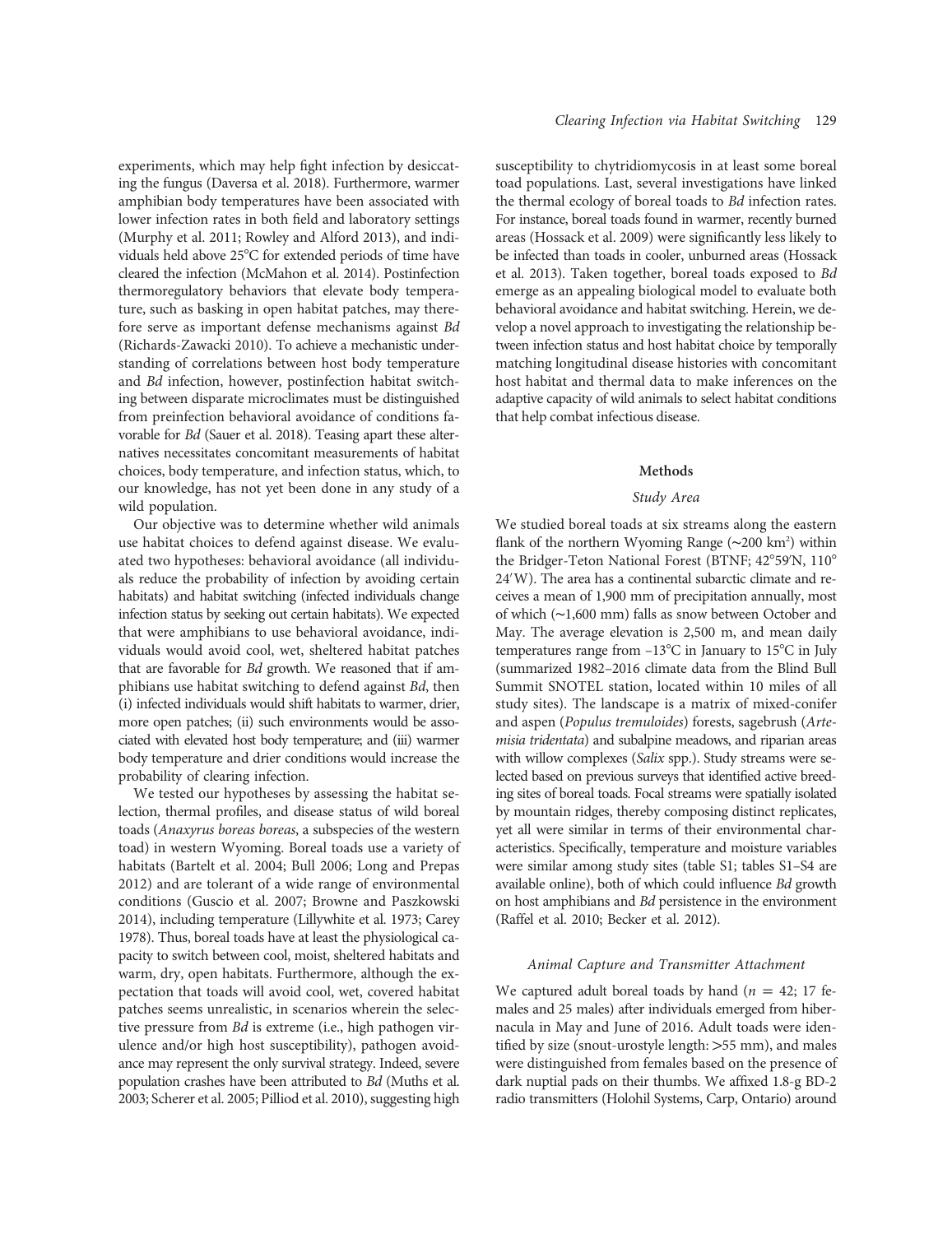the waist of each adult toad with a belt harness (Burow et al. 2012).

### Radio Telemetry and Habitat Assessment

We tracked each individual toad every 2–3 days from May to September via radio telemetry using an R-1000 handheld receiver (Communications Specialists, Orange, CA) and a Yagi directional antenna. Over the 5-month study period, 90% of tracking (605 of 676 relocations) occurred during daylight hours (∼0800–1600). We include this information to acknowledge the possibility that we may have missed important nocturnal movements and habitat choices that could have influenced host thermoregulation and infection status (Bartelt et al. 2004; Long and Prepas 2012). We characterized habitat use at the exact position of the animal and at a paired, unused site available to the toad. Paired available sites were 20 m away in a random direction from the used site and constrained to fall within the same macrohabitat as the used site (i.e., riparian, sagebrush/subalpine meadow, forest). We selected a 20-m distance between each used and paired available location based on a 2015 pilot study in which adult toads were radio tracked and moved an average of ∼20 m per day (G. M. Barrile, unpublished manuscript). This distance, moreover, is relatively short compared with the typical home range of a boreal toad (e.g., median 95% adaptive kernel home range  $= 17,435$  m<sup>2</sup>; Goates et al. 2007), ensuring substantial interspersion among an individual's used and available points over time. Of total toad relocations, 94% (635 of 676) were in terrestrial versus aquatic habitats. Given the paucity of aquatic locations, we restricted analyses to terrestrial data.

We measured five variables related to temperature and moisture that could be important for boreal toad habitat selection and Bd growth (Guscio et al. 2007; Becker et al. 2012). We recorded ground temperature and relative humidity using a digital psychrometer (Extech Instruments, Waltham, MA), soil moisture using a soil probe (General Tools and Instruments, Secaucus, NJ), and functional canopy cover using a spherical densiometer held at toad height. We defined functional canopy cover as any vegetation or debris that obstructed sunlight from reaching the toad's location. Because boreal toads commonly take refuge in shrubs (e.g., riparian willows), we visually estimated percent shrub cover within a 1-m2 quadrat centered on each relocation site.

#### Preinfection Behavioral Avoidance

To determine whether toads avoided habitats with conditions conducive to Bd growth, we first generally characterized toad habitat selection by comparing used microhabitats (i.e., relocation sites) to paired available microhabitats using conditional logistic regression (response variable  $=$ used microhabitats [coded as 1] and paired available microhabitats [coded as 0]). We parameterized a full model with all five of the measured habitat variables. In model specification, a stratum included the used microhabitat and its associated paired available microhabitat (i.e., 635 re $locations = 635$  strata). To account for spatiotemporal autocorrelation and pseudoreplication among an individual's telemetry locations, we calculated robust standard errors and 95% confidence intervals (CIs) of parameters using generalized estimating equations (Craiu et al. 2008; Merkle et al. 2014). All strata for a given individual were assigned a unique cluster (i.e., 42 individuals  $= 42$  clusters). Model parameters were estimated using maximum likelihood in the survival package (clogit function) in R version 3.4.2 (R Core Team 2017). We verified that there was no multicollinearity among covariates by confirming all variance inflation factors were less than two and then centered (by subtracting variable means) and scaled (by dividing centered variables by their standard deviations) variables to better compare their relative importance with the response (Schielzeth 2010).

# Postinfection Habitat Switching

Disease status. We collected five disease samples from each individual (42 toads  $\times$  5 = 210 samples) using standardized protocols to swab ventral skin surfaces of host amphibians for Bd (Brem et al. 2007). We swabbed toads on average once every 18 days, though swabs did not occur on regular intervals due to logistical constraints (e.g., because individuals were located deep within refugia). Disease samples were analyzed by Pisces Molecular (Boulder, CO) via a quantitative polymerase chain reaction to detect Bd (Annis et al. 2004, as modified by J. Wood, personal communication), which has the advantage of high sensitivity and a low false-negative rate (Skerratt et al. 2011). To examine whether diseased individuals changed infection status by seeking out certain habitat conditions, we included only data from individual toads that tested both positive and negative for Bd during the study period ( $n = 24$  of 42 toads). From the 391 unique observations (i.e., relocations) of the 24 toads that tested both Bd positive and negative, we further truncated the data to include only observations for which we had disease information (five disease samples per individual  $\times$  24 toads = 120 observations) to avoid the presumption of infection status for toads between disease sampling events.

Habitat switching. To determine whether toads altered habitat choices when infected with Bd, we compared microhabitats used by individuals when infected to microhabitats used by the same individuals when uninfected, using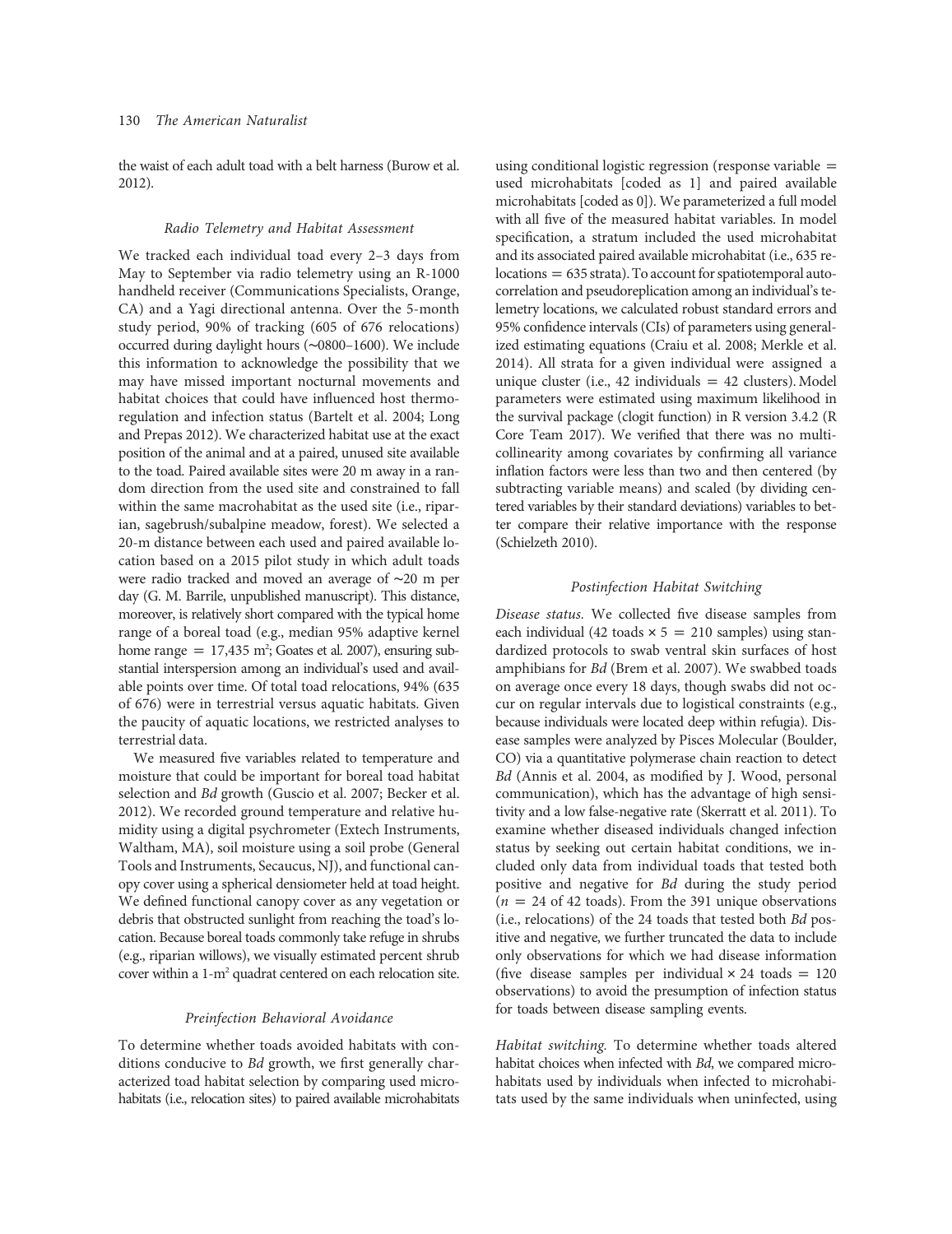conditional logistic regression (response variable  $=$  Bd positive [coded as 1] and Bd negative [coded as 0]). Similar to the habitat selection model described above to assess behavioral avoidance, we parameterized a full model with all five field-measured variables. Ambient temperature influences ground temperatures, so we standardized ground temperatures by subtracting ambient temperature from ground temperature. In model specification, a stratum included all five observations from each individual. Strata, therefore, could differ in the response (i.e., the number of positive and negative Bd results), an inconsistency that is permitted in conditional logistic regression (Hosmer et al. 2013). Model parameters were estimated as described above.

Behavioral thermoregulation. We measured body temperatures of toads at each relocation using an Extech Infra-Red Thermometer (Extech, Nashua, NH; Rowley and Alford 2007). We first determined whether infected individuals had elevated body temperatures by comparing average body temperatures of individuals when infected to average body temperatures of those same individuals when uninfected using a paired t-test. As with ground temperatures discussed above, we accounted for the influence of ambient temperature on ectotherm body temperature by subtracting ambient temperatures from body temperature values. We then determined whether habitats used by infected individuals were responsible for elevated body temperatures by modeling body temperature as a function of the five field-measured habitat variables. We parameterized a linear mixed effects model, specifying individual as a random intercept. Model parameters were estimated using restricted maximum likelihood in the lme4 package (lmer function) in R (R Core Team 2017).

Behavioral fever and clearing of infection. To test whether body temperature influenced switching from an infected to an uninfected state by an individual toad, we fit our longitudinal Bd and host thermal data to a multistate Markov model (Jackson 2011). The model described a process wherein individual toads moved through a series of states (Bd positive/negative) in continuous time, with observations recorded at arbitrary times because exact times of state changes were unknown. Models were predicated on the Markov assumption, in which future state changes depended solely on the current state. Model parameters were estimated using maximum likelihood in the msm package (msm function) in R (R Core Team 2017), which provides functions to fit multistate models by calculating the likelihood from a transition probability matrix.

Habitat choice, body temperature, and infection status. Given the correlational nature of the analyses described in previous sections, we conducted additional analyses to bolster our inference on the interplay among host habitat choice, thermal profile, and infection status, particularly the relative importance of host body temperature in the clearing of infection. If individuals used certain habitat variables differentially when infected versus when uninfected (i.e., habitat switching), we isolated those variables and, along with body temperature, inserted them into a path analysis. The path analysis took the form of a structural equation model and was parameterized in the piecewiseSEM package (psem function) in R. The model consisted of two linear mixed effects models, both specifying individual as a random intercept (fit using the lmer function in the lme4 package in R). Model coefficients were standardized (placed in units of standard deviations of the mean via the scaling of coefficients by the ratio of the standard deviation of x over the standard deviation of  $y$ ) such that the relative strength of predictors could be compared across multiple responses. Although we hypothesized that the influence of habitat switching on the clearing of infection would be mediated through body temperature, habitat choices may also influence the clearing of infection more directly. We therefore fit additional multistate models with the same field-derived microhabitat variables (as covariates) used to assess habitat choice. Model parameters in multistate models were estimated as described above. We combined the structural equation model with relevant multistate models into one figure to illustrate the relationships among habitat switching, body temperature, and the probability of clearing infection.

# Results

#### Preinfection Behavioral Avoidance

We tracked toads for an average of 77 days (range 32– 136) during May–September 2016. During the 5-month study period, the average number of unique relocations per individual was 16 (range 9–26; table S2). Toads selected microhabitats with higher humidity, soil moisture, functional canopy cover, and shrub cover compared with what was available (table 1). Habitat selection was unrelated to ground temperature, as indicated by the model-derived 95% CI of the coefficient overlapping zero. Habitat selection results did not differ between male and female toads (fig. S1, available online).

# Postinfection Habitat Switching

Disease status. Fifteen toads were uninfected throughout the study (all five disease samples were negative), 12 tested positive once, nine tested positive twice, one tested positive three times, two tested positive four times, and three tested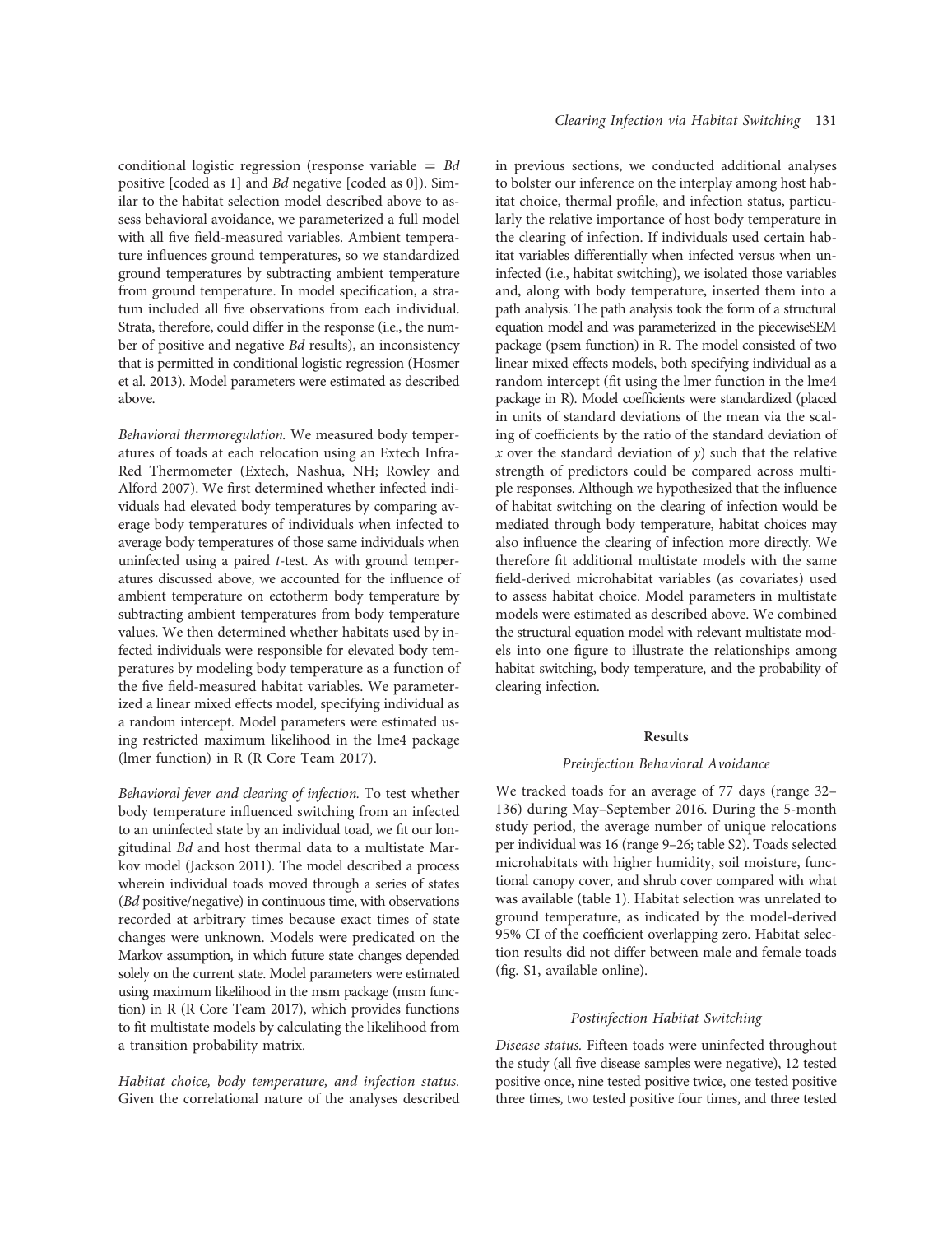# 132 The American Naturalist

Table 1: Standardized parameter estimates  $(\beta)$  and robust standard errors (SE) from a habitat selection model for adult boreal toads

| Variable                |                   | SE.  |
|-------------------------|-------------------|------|
| Ground temperature      | $-.016$           | .185 |
| Relative humidity       | .910 <sup>a</sup> | .126 |
| Soil moisture           | .623 <sup>a</sup> | .165 |
| Functional canopy cover | .287a             | .091 |
| Shrub cover             | .606 <sup>a</sup> | .108 |

Notes: The toads ( $n = 42$ ) were tracked via radio telemetry during May– September 2016 in the Bridger-Teton National Forest, Wyoming. The model was parameterized using conditional logistic regression (response variable = used microhabitats [coded as 1] and paired available microhabitats [coded as 0]) and provided inference on the toads' preinfection behavioral avoidance of habitats with conditions conducive to the growth of the amphibian chytrid fungus.

<sup>a</sup> 95% confidence interval of  $\beta$  did not overlap zero.

positive five times (table S2). The three toads that were infected throughout the study exhibited signs of chytridiomycosis (lethargy, excessive skin shedding) and were ultimately found deceased.

Habitat switching. Toads used warmer habitats with less shrub cover when infected with Bd compared with when those same individuals were uninfected (table 2). Selection for humidity, soil moisture, and canopy cover was not associated with individual infection status (table 2).

Behavioral thermoregulation. The average body temperature of individuals when infected versus uninfected was 21°C and 20°C, respectively. Relative to ambient temperature, however, individual toads had significantly elevated body temperatures when infected with Bd compared with when uninfected ( $t_{23}$  = 7.786, P < .001; fig. 1). Elevated body temperatures were associated with habitats containing higher ground temperature ( $\beta_{\rm ground \; (-ambient) \; temperature} = 0.616,$  $SE = 0.110$ ) and lower shrub cover ( $\beta_{\text{shrub cover}} = -0.033$ ,  $SE = 0.017$ ; fig. 2). Relative humidity was also correlated with body temperature (table S3).

Behavioral fever and clearing of infection. Elevated body temperatures increased the probability of transitioning from an infected to an uninfected state ( $\bar{X}$  odds ratio [95% CI];  $\beta_{\text{body (-ambient) temperature}} = 1.385 [1.032, 1.859];$  fig. 3a). Higher absolute body temperatures (unadjusted for ambient temperature) were also associated with toads transitioning from Bd positive to Bd negative  $(\bar{X}$  odds ratio [95% CI];  $\beta_{\text{body temperature}} = 1.169$  [1.057, 1.293]; fig. 3b).

Habitat choice, body temperature, and infection status. Given that toads used habitats with less shrub cover and higher ground temperature when infected compared with when those same individuals were uninfected (table 2), we inserted those two variables (along with body temperature) into our structural equation model. Shrub cover significantly influenced ground temperature ( $\beta = -0.058$ ,  $P < .001$ ), and both shrub cover ( $\beta = -0.035$ ,  $P = .032$ ) and ground temperature ( $\beta = 0.554, P < .001$ ) significantly influenced body temperature. However, standardized estimates suggested shrub cover indirectly affected body temperature through its effect on ground temperature (fig. 4). Furthermore, whereas higher relative ground temperature at microhabitats used by infected individuals significantly increased the probability of a toad transitioning from an infected to an uninfected state, shrub cover did not significantly affect the clearing of infection (table S4). Taken together, the influence of shrub cover on the ability of an individual to clear infection was indirect (i.e., mediated through its effect on ground and body temperature; fig. 4).

### Discussion

Choices animals make about which habitats to use in heterogeneous environments strongly influence individual fitness and scale up to affect population dynamics and community interactions. Traditionally, habitat selection was treated as a process shaped by selective forces primarily associated with foraging, competition, reproduction, predation risk, and physiology (MacArthur and Levins 1964; Charnov 1976; Lima and Dill 1990; Huey 1991). Our study suggests that infection status also can form the basis for habitat choices in wild animals. When infected with the

Table 2: Standardized parameter estimates  $(\beta)$  with standard errors (SE) from an individual habitat use model for adult boreal toads when infected versus uninfected with Batrachochytrium dendrobatidis (Bd)

| Variable                     | ß                 | SE.  |
|------------------------------|-------------------|------|
| Ground - ambient temperature | .448 <sup>a</sup> | .252 |
| Relative humidity            | .018              | .190 |
| Soil moisture                | .001              | .236 |
| Functional canopy cover      | .169              | .214 |
| Shrub cover                  | $-.632a$          | .257 |

Note: The model was parameterized using conditional logistic regression (response variable =  $Bd$  positive [coded as 1] and  $Bd$  negative [coded as 0]) and provided inference on the extent of the toads' postinfection habitat switching in response to chytridiomycosis. The 24 toads used in this analysis represent a subset of the 42 toads tracked via radio telemetry during May–September 2016 in the Bridger-Teton National Forest, Wyoming, that tested both positive and negative for Bd (of the remaining 18 toads, 15 were uninfected and three remained infected throughout the duration of the study). The subset of 24 that tested both Bd positive and Bd negative was used in this analysis because the focus was on within-individual comparisons (i.e., habitat conditions used by an individual when infected compared with habitat conditions used by the same individual when uninfected).

<sup>a</sup> 90% confidence interval of  $\beta$  did not overlap zero.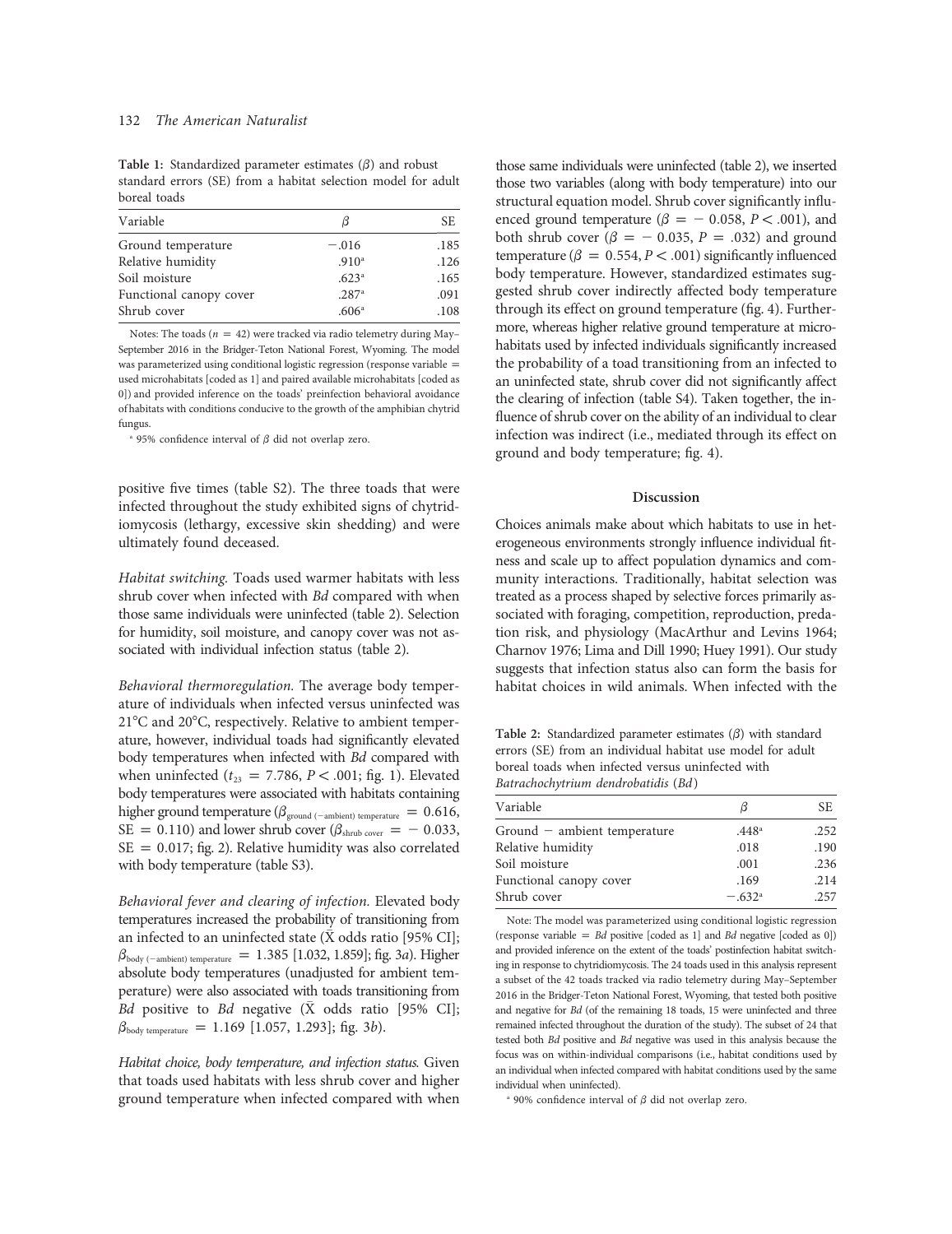

Figure 1: Changes in mean relative body temperature (body temperature – ambient temperature) in adult boreal toads ( $n = 24$ ) when infected versus uninfected with Batrachochytrium dendrobatidis. Measurements were taken from May to September of 2016 in the Bridger-Teton National Forest in Wyoming. Each line represents an individual toad.

pathogenic fungus Bd, boreal toads exhibited habitat switching, whereby infected individuals selected warmer, more open habitats. This state-dependent habitat selection, moreover, appeared to be adaptive, as increased warmth was associated with the clearing of infection, likely via the elevation of host body temperature. Infection with Bd carried fitness costs, as the three toads that remained infected throughout our study all died with apparent signs of chytridiomycosis. Despite these costs, toads generally did not avoid but rather selected habitats with conditions conducive to Bd growth (moist, sheltered habitats), potentially due to stronger pressures from predation and biophysical demands when uninfected. Only after infection did individuals display defensive tactics in the form of shifts in habitat choices.

Defensive responses to infection status, but not infection risk, may evolve if the cost of using habitat patches with low infection risk (e.g., high predation risk) is comparable to the cost of becoming infected (Parker et al. 2011). Boreal toads commonly used shrubs and small mammal burrows as refuge sites—habitats characterized by moist, sheltered conditions (i.e., favorable for Bd growth; Long and Prepas 2012). When boreal toads are uninfected, costs associated with increased predation risk and evaporative water loss in open habitats away from refuge sites (Bartelt and Peterson 2005) likely outweigh the benefits of avoiding Bd infection. When toads are infected, however, the cost of a progressing disease likely overrides the cost of moving to open, riskier habitats, thereby favoring postinfection habitat switching. Boreal toads also face a trade-off between



Figure 2: Boreal toad ( $n = 24$ ) relative body temperature (body temperature – ambient temperature) increased in warmer microhabitats (left) with less shrub cover (right). Individuals were tracked via radio telemetry from May to September of 2016 in the Bridger-Teton National Forest, Wyoming. Mean predicted values (solid lines) and 90% confidence intervals (dashed lines) were derived from a linear mixed effects model specifying individual as a random intercept. The model also included relative humidity, soil moisture, and functional canopy cover (table S3), which were held at their mean values for prediction.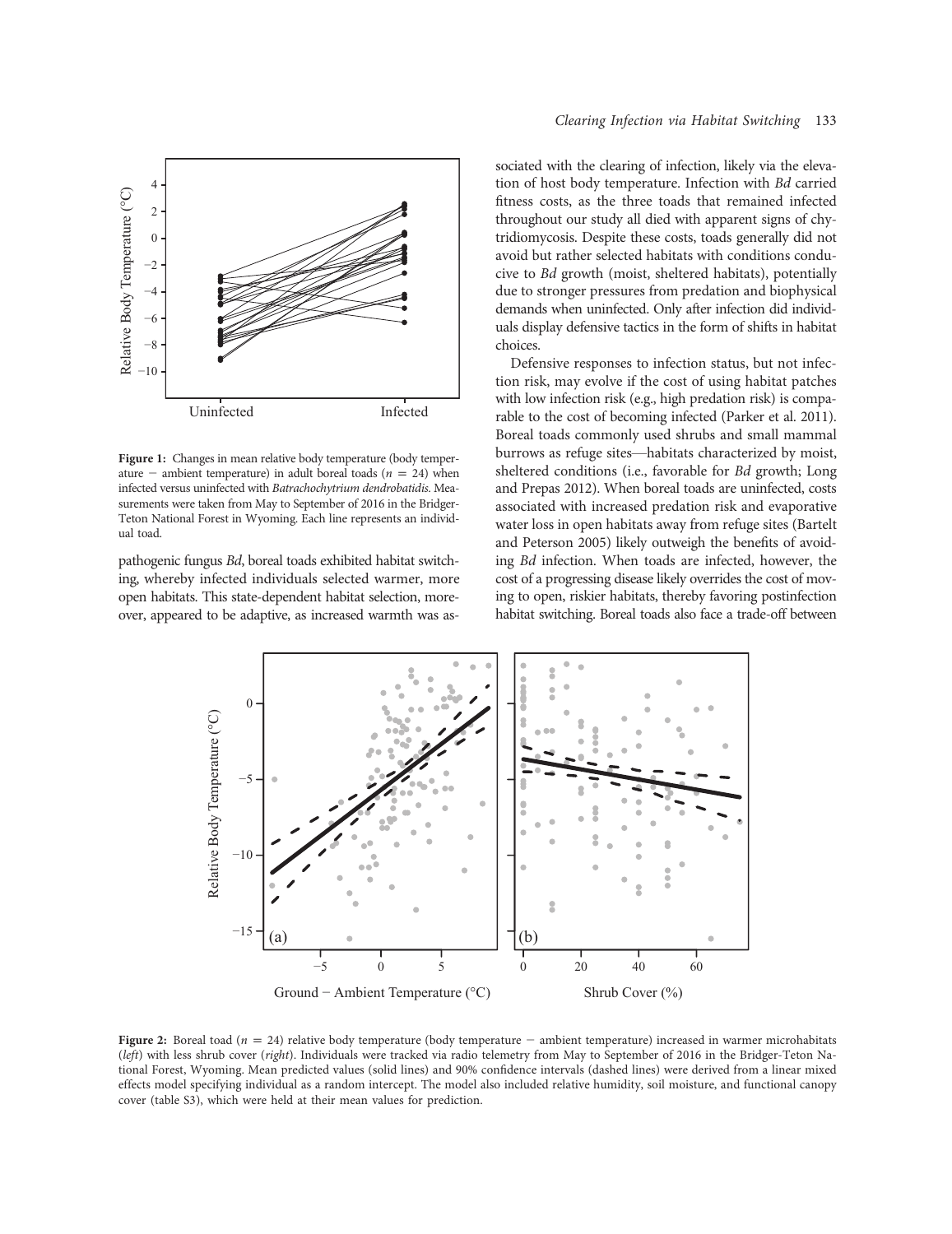

Figure 3: Weekly probability of clearing Batrachochytrium dendrobatidis (Bd) infection increased when relative body temperature - ambient temperature (a) and absolute host body temperature (b) were elevated in boreal toads ( $n = 24$ ) radio tracked during May–September 2016 in the Bridger-Teton National Forest, Wyoming. Mean predicted relationships (solid black lines) and 95% confidence intervals (dashed lines) were derived from a multistate Markov model. The shaded region in panel b represents the optimal growth range for Bd.

reproduction and avoiding Bd exposure. Although Bd can persist in moist terrestrial habitats, contact with fungal zoospores occurs primarily at ponds during the breeding season (Corn 2007; Pilliod et al. 2010). To avoid zoospores, individuals would have to avoid breeding sites and forgo reproduction. Thus, preinfection avoidance behaviors are unlikely to evolve in boreal toads and in other pondbreeding amphibians, whereas habitat switching appears



Figure 4: Relationships among host habitat choice, body temperature, and infection status in adult boreal toads ( $n = 24$ ) tracked via radio telemetry during May–September 2016 in the Bridger-Teton National Forest, Wyoming. Black arrows represent standardized estimates from a structural equation model, while gray arrows represent odds ratios from multistate models. Asterisks indicate significance (i.e.,  $P < .05$ ). Numbers above black arrows are standardized path coefficients, with the relative strength of each indicated by line width. Values above the black arrows are not comparable to those above the gray arrows, as they were derived from separate analyses (all estimates appear on the same figure purely for visualization purposes).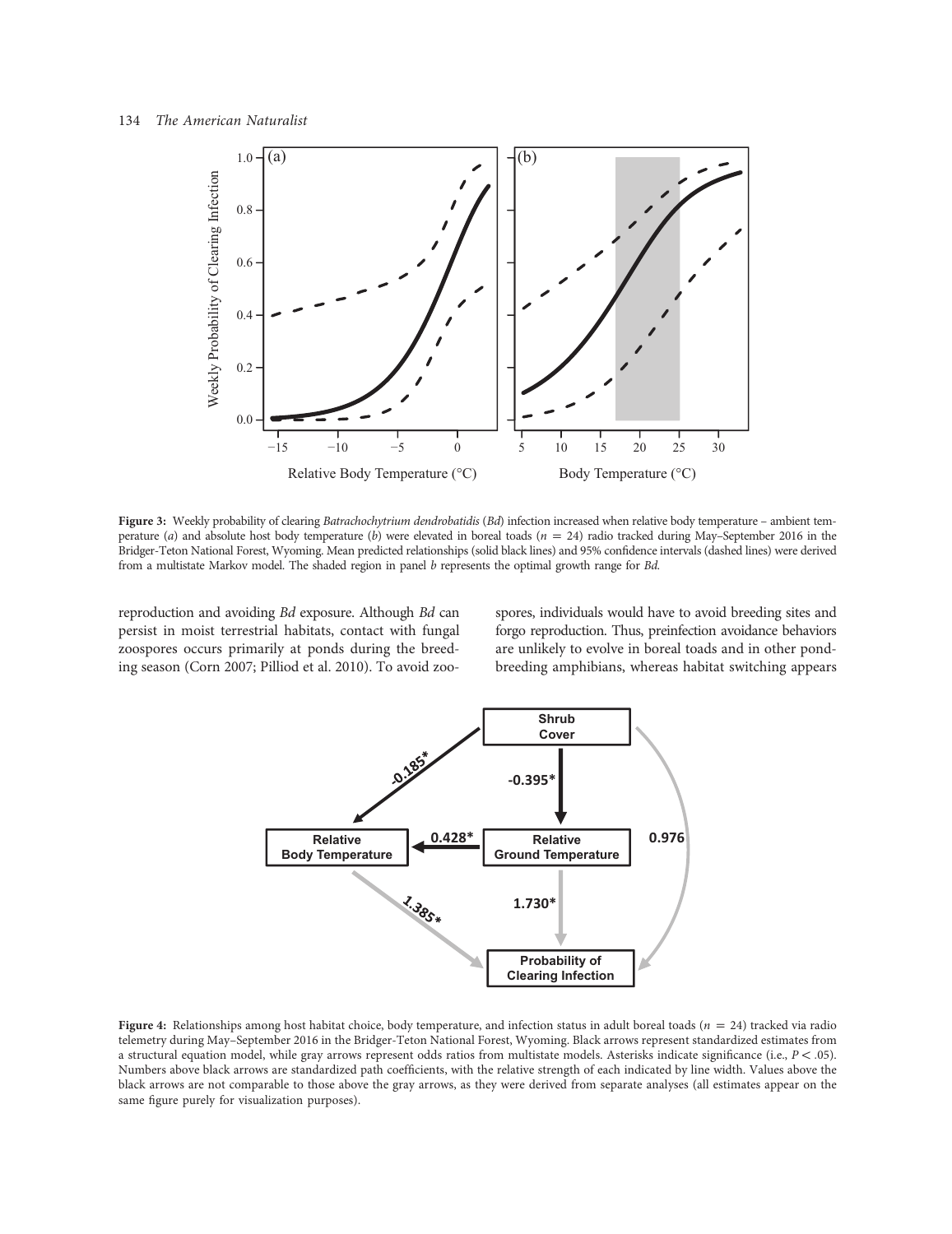evolutionarily advantageous, depending on the costs of maintaining the mechanisms underlying behavioral flexibility in habitat choice (e.g., sensory machinery, information acquisition).

The use of preinfection behavioral avoidance or postinfection habitat switching (or both) can result in differences in animal space use. We demonstrate that wild boreal toads used moist, sheltered habitats when free of disease but moved to warmer, more open, but exposed habitats when infected. These results support laboratory findings that boreal toads display a strong behavioral response to Bd infection (Murphy et al. 2011), which likely plays a role in population persistence in western Wyoming. The maintenance of environmental heterogeneity, particularly with respect to temperature, moisture, and cover, will therefore be critical for the persistence of boreal toads in our study area. Furthermore, in areas where boreal toads have declined severely due to chytridiomycosis (Muths et al. 2003; Scherer et al. 2005), assessments of habitat heterogeneity could help determine the ability of those landscapes to support defensive strategies against Bd.

Our work contributes to the growing understanding of the role of host behavior and thermal profile in the amphibian-Bd system. Although the importance of host habitat use (Raffel et al. 2010; Daversa et al. 2018) and thermoregulation (Richards-Zawacki 2010; Rowley and Alford 2013) is well-documented in amphibian-Bd interactions, a mechanistic link between the interrelated processes was lacking, especially in wild populations. To our knowledge, we are the first to identify habitats used by wild amphibians to defend against Bd while also providing strong support for the mechanism (temperature) by which those habitats mediate host-pathogen interactions. Boreal toads exhibited behavioral fever in warm, open habitats used by individuals when infected with Bd. Elevated body temperatures may have directly killed Bd zoospores on host skin when temperatures exceeded the critical thermal maxima of Bd (∼287C; Piotrowski et al. 2004; Stevenson et al. 2013). However, given that the probability of clearing infection was relatively high at temperatures within the optimal growth range of Bd (fig. 3b) and that only 22% (nine of 41 observations) of body temperature recordings exceeded 25°C for the toads that cleared the infection, it may be more likely that increased warmth improved immune function and the antifungal activity of host skin microbiota (Daskin et al. 2014). Factors other than temperature, such as greater intensity of ultraviolet radiation and wind exposure in open habitats, may also have facilitated the clearing of infection (Bartelt and Peterson 2005; Walker et al. 2010). Habitats with less shrub cover (i.e., more open environments) did not directly influence the clearing of infection, however, suggesting that infected individuals selected open areas because those habitats offered warmer microclimates

(fig. 4), further indicating that temperature was indeed the mechanism through which habitat choice modulated infection status.

The observed temperature relations between boreal toads and Bd may be generalizable in the context of the thermal mismatch hypothesis, which is well-supported in the amphibian-Bd system (Sauer et al. 2018; Cohen et al. 2019). The hypothesis posits that pathogens should outperform their hosts when environmental conditions shift away from the thermal optima of hosts (e.g., warm-adapted hosts should be more susceptible at relatively cool temperatures), such that hosts are more susceptible under abnormal but not extreme conditions (Cohen et al. 2017). Although boreal toads inhabit high latitudes and elevations (i.e., cold environments), this species performs optimally at relatively warm temperatures (e.g., maximal growth and energy ingestion at  $\sim$ 27°C; Lillywhite et al. 1973). Therefore, because boreal toads prefer warmer microclimates, the ability to clear infection in warmer habitats is consistent with the thermal mismatch hypothesis. Persistence of populations challenged by Bd, however, is likely contingent on the availability of warm, open habitats that allow infected boreal toads to reach preferred temperatures and subsequently clear infection.

Bd has already caused the extinction of more than 100 amphibian species and remains a major threat to global biodiversity (Scheele et al. 2019). Hettyey et al. (2019) recently argued that current mitigation methods are not yet suitable for in situ application and proposed that the creation of microhabitats with elevated temperatures may be the best countermeasure to Bd, in terms of practicality and minimization of collateral damage to ecosystems. Microhabitat manipulation, however, hinges on the assumption that amphibians will use warm spots if provided them. We provide key empirical evidence to test this assumption and report that at least some wild amphibians have the capacity to actively seek warmer, more open microhabitats in a facultative manner when infected with Bd. Small-scale microhabitat manipulation to create warm patches, therefore, comprises a potentially effective mitigation action against Bd (for warm-adapted hosts) and possibly other amphibian diseases. For example, southern toads (Anaxyrus terrestris) provided with thermal gradients were able to decrease ranaviral load by adjusting temperature preference to achieve behavioral fever (Sauer et al. 2019).

Emerging infectious diseases pose a serious threat to global biodiversity (Smith et al. 2006; Jones et al. 2008). We demonstrate that behavioral flexibility in habitat choices may provide animals with a defense mechanism to persist in the face of infection. Our study represents an important step toward recognizing disease as an evolutionary force shaping patterns of animal habitat and space use. Finally, in some contexts, habitat selection models could be greatly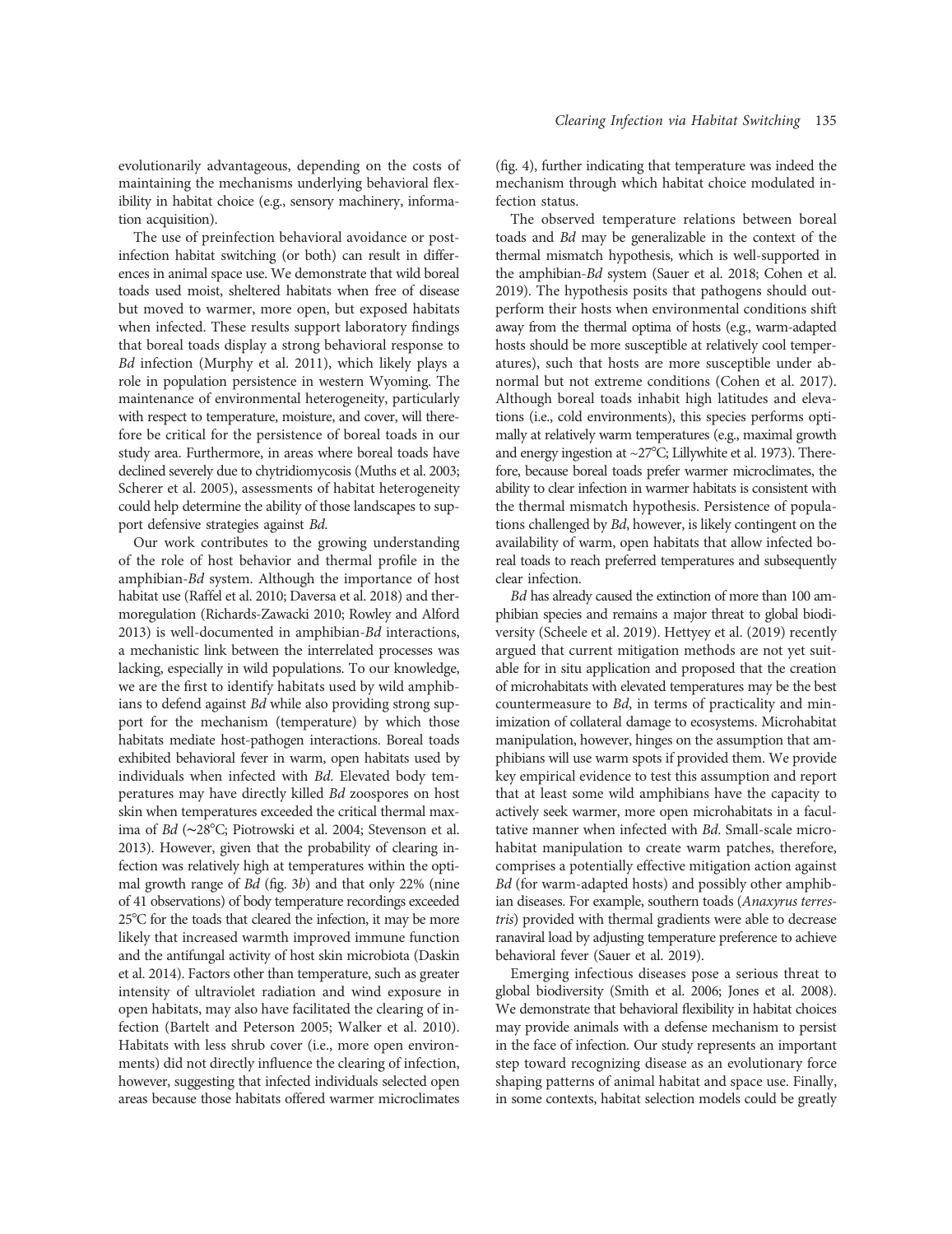improved by including variables that quantify infection risk among habitats and incorporating the infection status of individuals.

# Acknowledgments

We are grateful to Amanda Leach, Laurel Downs, and Leah Joyce for their assistance in the field. We thank the Wyoming Game and Fish Department for funding and logistical support. We also thank editors and reviewers for their helpful comments and suggestions that greatly improved the manuscript. Any use of trade, firm, or product names is for descriptive purposes only and does not imply endorsement by the US government. We followed all institutional and national guidelines for the care and use of animals. Our research protocols were approved by the University of Wyoming Institutional Animal Care and Use Committee (protocol 20180622AC00312-01). The US Forest Service provided permission to conduct research in the Bridger-Teton National Forest (permit no. PIN791602).

# Statement of Authorship

G.M.B. wrote the original draft, reviewed and edited subsequent drafts, and contributed to conceptualization, experimental design, data collection, data analysis, and data visualization. A.D.C. and A.W.W. contributed to conceptualization and funding acquisition, provided resources and supervision, and oversaw review and editing of the manuscript.

#### Data and Code Availability

Data supporting the results have been deposited in the Dryad Digital Repository ([https://doi.org/10.5061/dryad](https://doi.org/10.5061/dryad.d2547d81f) [.d2547d81f](https://doi.org/10.5061/dryad.d2547d81f); Barrile et al. 2020).

### Literature Cited

- Annis, S. L., F. P. Dastoor, H. Ziel, P. Daszak, and J. E. Longcore. 2004. A DNA-based assay to identify Batrachochytrium dendrobatidis in amphibians. Journal of Wildlife Diseases 40:420– 428.
- Barrile, G. M., A. D. Chalfoun, and A. W. Walters. 2020. Data from: Infection status as the basis for habitat choices in a wild amphibian. American Naturalist, Dryad Digital Repository, [https://doi.org](https://doi.org/10.5061/dryad.d2547d81f) [/10.5061/dryad.d2547d81f](https://doi.org/10.5061/dryad.d2547d81f).
- Bartelt, P. E., and C. R. Peterson. 2005. Physically modeling operative temperatures and evaporation rates in amphibians. Journal of Thermal Biology 30:93–102.
- Bartelt, P. E., C. R. Peterson, and R. W. Klaver. 2004. Sexual differences in the postbreeding movements and habitats selected by western toads (Bufo boreas) in southeastern Idaho. Herpetologica 60:455–467.
- Becker, C. G., D. Rodriguez, A. V. Longo, A. L. Talaba, and K. R. Zamudio. 2012. Disease risk in temperate amphibian populations is higher at closed-canopy sites. PLoS ONE 7:e48205.
- Brem, F., J. R. Mendelson III, and K. R. Lips. 2007. Field-sampling protocol for Batrachochytrium dendrobatidis from living amphibians, using alcohol preserved swabs. Version 1.0. Conservation International, Arlington, VA.
- Browne, C. L., and C. A. Paszkowski. 2014. The influence of habitat composition, season and gender on habitat selection by western toads (Anaxyrus boreas). Herpetological Conservation and Biology 9:417–427.
- Bull, E. L. 2006. Sexual differences in the ecology and habitat selection of western toads (Bufo boreas) in northeastern Oregon. Herpetological Conservation and Biology 1:27–38.
- Burow, A. L., A. L. Herrick, A. C. Geffre, and P. E. Bartelt. 2012. A fully adjustable transmitter belt for ranids and bufonids. Herpetological Review 43:66–68.
- Carey, C. 1978. Factors affecting body temperatures of toads. Oecologia 35:197–219.
- Charnov, E. L. 1976. Optimal foraging, the marginal value theorem. Theoretical Population Biology 9:129–136.
- Cohen, J. M., D. J. Civitello, M. D. Venesky, T. A. McMahon, and J. R. Rohr. 2019. An interaction between climate change and infectious disease drove widespread amphibian declines. Global Change Biology 25:927–937.
- Cohen, J. M., M. D. Venesky, E. L. Sauer, D. J. Civitello, T. A. McMahon, E. A. Roznik, and J. R. Rohr. 2017. The thermal mismatch hypothesis explains host susceptibility to an emerging infectious disease. Ecology Letters 20:184–193.
- Corn, P. S. 2007. Amphibians and disease: implications for conservation in the Greater Yellowstone Ecosystem. Yellowstone Science 15:11–16.
- Craiu, R. V., T. Duchesne, and D. Fortin. 2008. Inference methods for the conditional logistic regression model with longitudinal data. Biometrical Journal 50:97–109.
- Daskin, J. H., S. C. Bell, L. Schwarzkopf, and R. A. Alford. 2014. Cool temperatures reduce antifungal activity of symbiotic bacteria of threatened amphibians—implications for disease management and patterns of decline. PLoS ONE 9:e100378.
- Daversa, D., A. Manica, J. Bosch, J. W. Jolles, and T. W. Garner. 2018. Routine habitat switching alters the likelihood and persistence of infection with a pathogenic parasite. Functional Ecology 32:1262–1270.
- Elliot, S. L., S. Blanford, and M. B. Thomas. 2002. Host-pathogen interactions in a varying environment: temperature, behavioural fever, and fitness. Proceedings of the Royal Society B 269:1599– 1607.
- Goates, M. C., K. A. Hatch, and D. L. Eggett. 2007. The need to ground truth 30.5 m buffers: a case study of the boreal toad (Bufo boreas). Biological Conservation 138:474–483.
- Guscio, C. G., B. R. Hossack, L. A. Eby, and P. S. Corn. 2007. Postbreeding habitat use by adult boreal toads (Bufo boreas) after wildfire in Glacier National Park, USA. Herpetological Conservation and Biology 3:55–62.
- Hettyey, A., J. Ujszegi, D. Herczeg, D. Holly, and J. Vörös. 2019. Mitigating disease impacts in amphibian populations: capitalizing on the thermal optimum mismatch between a pathogen and its host. Frontiers in Ecology and Evolution 7:254. [https://doi.org](https://doi.org/10.3389/fevo.2019.00254) [/10.3389/fevo.2019.00254.](https://doi.org/10.3389/fevo.2019.00254)
- Hosmer, D. W., S. Lemeshow, and R. X. Sturdivant. 2013. Applied logistic regression. 3rd ed. Wiley, Hoboken, NJ.